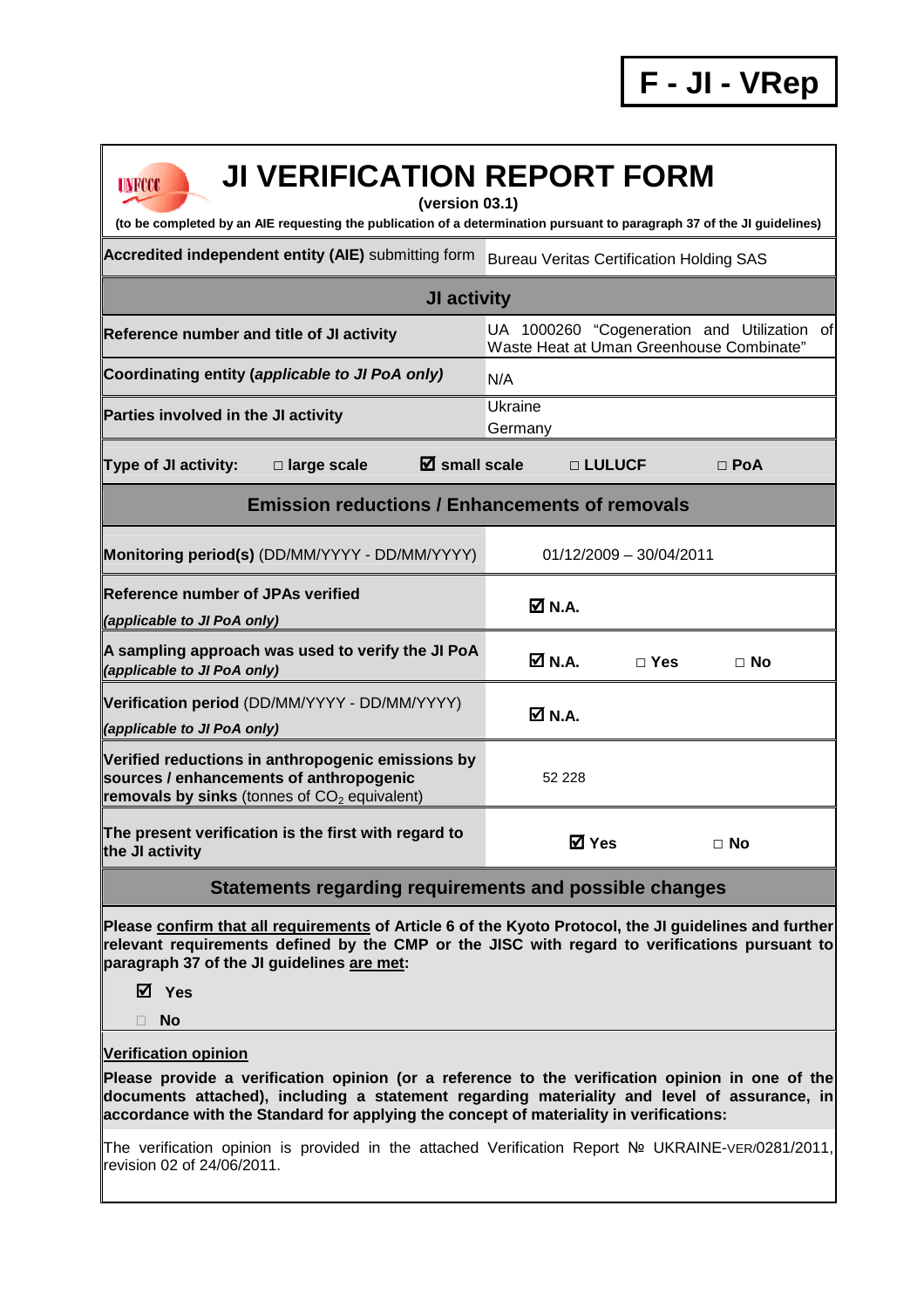|                                                                                                                                                                                                                                                                                                                                                                                                                                   |                                                                                                                                                                                                                           | The project design was revised after the<br>determination has been deemed final                                                                                                                                                                            | $\Box$ Yes       |            | ⊠ No        |  |  |
|-----------------------------------------------------------------------------------------------------------------------------------------------------------------------------------------------------------------------------------------------------------------------------------------------------------------------------------------------------------------------------------------------------------------------------------|---------------------------------------------------------------------------------------------------------------------------------------------------------------------------------------------------------------------------|------------------------------------------------------------------------------------------------------------------------------------------------------------------------------------------------------------------------------------------------------------|------------------|------------|-------------|--|--|
|                                                                                                                                                                                                                                                                                                                                                                                                                                   |                                                                                                                                                                                                                           | If yes, please list all revisions to the project design<br>and express a determination opinion (or provide a<br>reference to an attached document containing the<br>required information)                                                                  | <b>☑</b> N.A.    |            |             |  |  |
|                                                                                                                                                                                                                                                                                                                                                                                                                                   |                                                                                                                                                                                                                           | If project design was revised, please confirm that<br>conditions defined by paragraph 33 of the JI<br>guidelines are still met                                                                                                                             | $\boxtimes$ N.A. | $\Box$ Yes | $\Box$ No   |  |  |
| opinion                                                                                                                                                                                                                                                                                                                                                                                                                           |                                                                                                                                                                                                                           | If project design was revised, please confirm that<br>the changes do not alter the original determination                                                                                                                                                  | Ø N.A.           | $\Box$ Yes | $\Box$ No   |  |  |
|                                                                                                                                                                                                                                                                                                                                                                                                                                   | If project design was revised, please confirm that:                                                                                                                                                                       |                                                                                                                                                                                                                                                            |                  |            |             |  |  |
|                                                                                                                                                                                                                                                                                                                                                                                                                                   | changed                                                                                                                                                                                                                   | (a) Physical location of the project has not                                                                                                                                                                                                               | <b>☑</b> N.A.    | $\Box$ Yes | $\Box$ No   |  |  |
|                                                                                                                                                                                                                                                                                                                                                                                                                                   |                                                                                                                                                                                                                           | (b) If emission sources have changed, they are<br>reflected in an updated monitoring plan                                                                                                                                                                  | Ø N.A.           | $\Box$ Yes | $\Box$ No   |  |  |
|                                                                                                                                                                                                                                                                                                                                                                                                                                   |                                                                                                                                                                                                                           | (c) Baseline scenario has not changed                                                                                                                                                                                                                      | M N.A.           | $\Box$ Yes | $\Box$ No   |  |  |
|                                                                                                                                                                                                                                                                                                                                                                                                                                   |                                                                                                                                                                                                                           | (d) Changes are consistent with JI specific<br>approach or CDM methodology upon which<br>the determination was prepared for the project                                                                                                                    | Ø N.A.           | $\Box$ Yes | $\Box$ No   |  |  |
|                                                                                                                                                                                                                                                                                                                                                                                                                                   | The monitoring plan was revised<br><b>☑</b> Yes<br>$\Box$ No                                                                                                                                                              |                                                                                                                                                                                                                                                            |                  |            |             |  |  |
| If yes, please inform for which technologies and<br>measures under each type of JPA the monitoring plan<br>was revised (applicable to JI PoA only)                                                                                                                                                                                                                                                                                |                                                                                                                                                                                                                           |                                                                                                                                                                                                                                                            |                  |            |             |  |  |
| monitoring plans                                                                                                                                                                                                                                                                                                                                                                                                                  |                                                                                                                                                                                                                           | The revisions to the monitoring plan improve the<br>accuracy and/or applicability of information<br>collected, compared to the original monitoring plan<br>without changing conformity with the relevant<br>rules and regulations for the establishment of | ⊠ Yes            | $\Box$ No  | $\Box$ N.A. |  |  |
| List of documents attached to the verification report form                                                                                                                                                                                                                                                                                                                                                                        |                                                                                                                                                                                                                           |                                                                                                                                                                                                                                                            |                  |            |             |  |  |
| ☑<br><b>Verification report</b>                                                                                                                                                                                                                                                                                                                                                                                                   |                                                                                                                                                                                                                           |                                                                                                                                                                                                                                                            |                  |            |             |  |  |
| ☑                                                                                                                                                                                                                                                                                                                                                                                                                                 | Written approvals by the Parties involved, if applicable                                                                                                                                                                  |                                                                                                                                                                                                                                                            |                  |            |             |  |  |
| ☑                                                                                                                                                                                                                                                                                                                                                                                                                                 | <b>Other documents:</b>                                                                                                                                                                                                   |                                                                                                                                                                                                                                                            |                  |            |             |  |  |
|                                                                                                                                                                                                                                                                                                                                                                                                                                   | Document listing all revisions to the project design, if applicable<br>$\Box$                                                                                                                                             |                                                                                                                                                                                                                                                            |                  |            |             |  |  |
|                                                                                                                                                                                                                                                                                                                                                                                                                                   | Determination that the revisions to the project design, if applicable, do not alter the<br>$\Box$<br>original determination opinion and that the conditions defined by paragraph 33 of the<br>JI guidelines are still met |                                                                                                                                                                                                                                                            |                  |            |             |  |  |
|                                                                                                                                                                                                                                                                                                                                                                                                                                   | ☑                                                                                                                                                                                                                         | Revised monitoring plan (included in the Monitoring Report version 1.2 of 08.06.2011)                                                                                                                                                                      |                  |            |             |  |  |
| ☑<br>Determination that the revisions to the monitoring plan, if applicable, improve the<br>accuracy and/or applicability of information collected, compared to the original monitoring<br>plan without changing conformity with the relevant rules and regulations for the<br>establishment<br>monitoring<br>Verification<br>(included<br>the<br>οf<br>plans<br>in<br>Report № UKRAINE-VER/0281/2011, revision 02 of 24/06/2011) |                                                                                                                                                                                                                           |                                                                                                                                                                                                                                                            |                  |            |             |  |  |
|                                                                                                                                                                                                                                                                                                                                                                                                                                   | Sampling plan, if applicable (JI PoA only)<br>▫                                                                                                                                                                           |                                                                                                                                                                                                                                                            |                  |            |             |  |  |
| ☑<br>Any other documents: Excel-file "Uman_Actual ERUs_12 09-4 11_V1.1"                                                                                                                                                                                                                                                                                                                                                           |                                                                                                                                                                                                                           |                                                                                                                                                                                                                                                            |                  |            |             |  |  |
| The AIE herewith declares that undertaking the verification for the JI activity referred to above<br>does not constitute a conflict of interest which is incompatible with the role of an AIE                                                                                                                                                                                                                                     |                                                                                                                                                                                                                           |                                                                                                                                                                                                                                                            |                  |            |             |  |  |

F